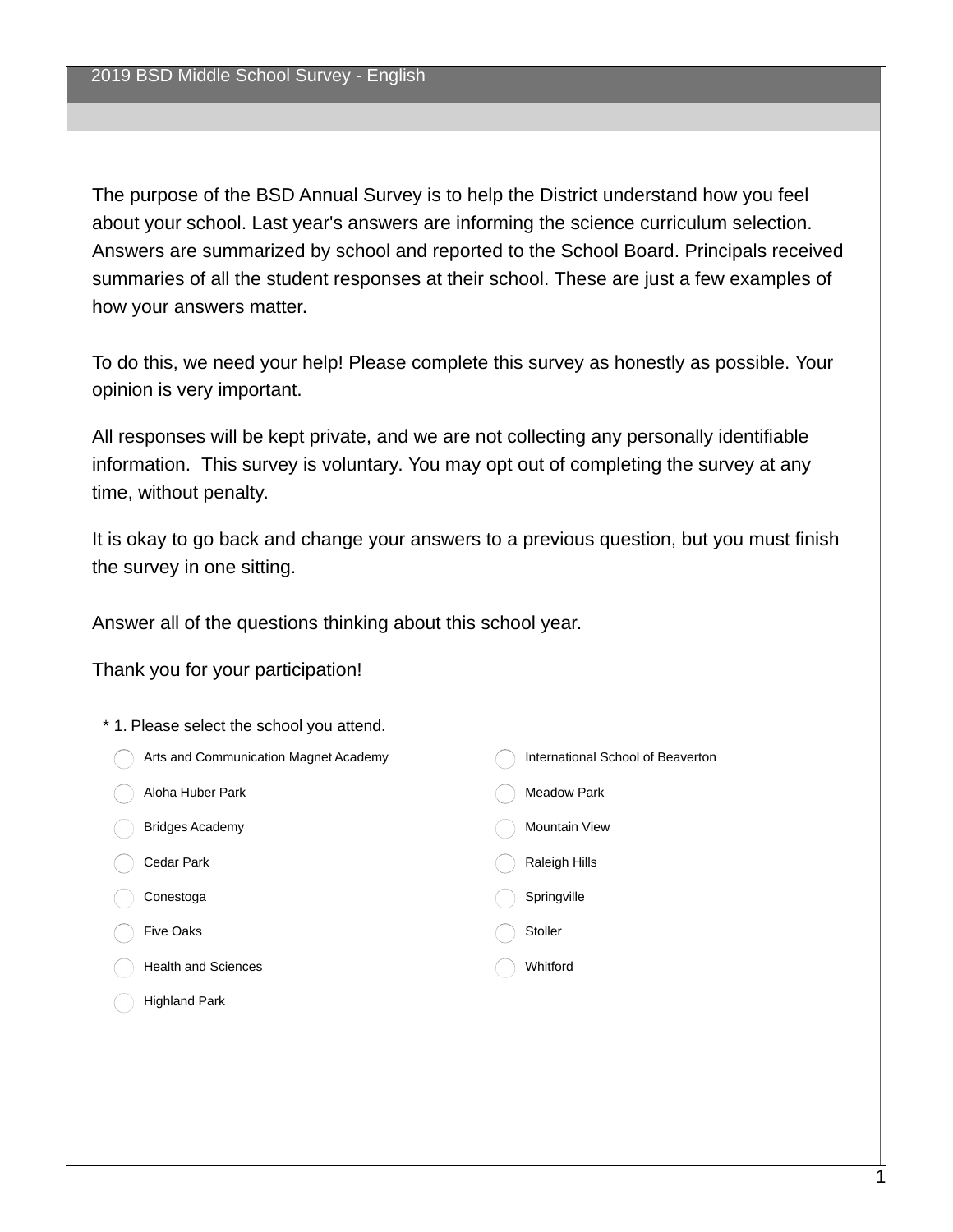| 2. What grade are you in? |
|---------------------------|
| 6th                       |
| 7th                       |
| 8th                       |
|                           |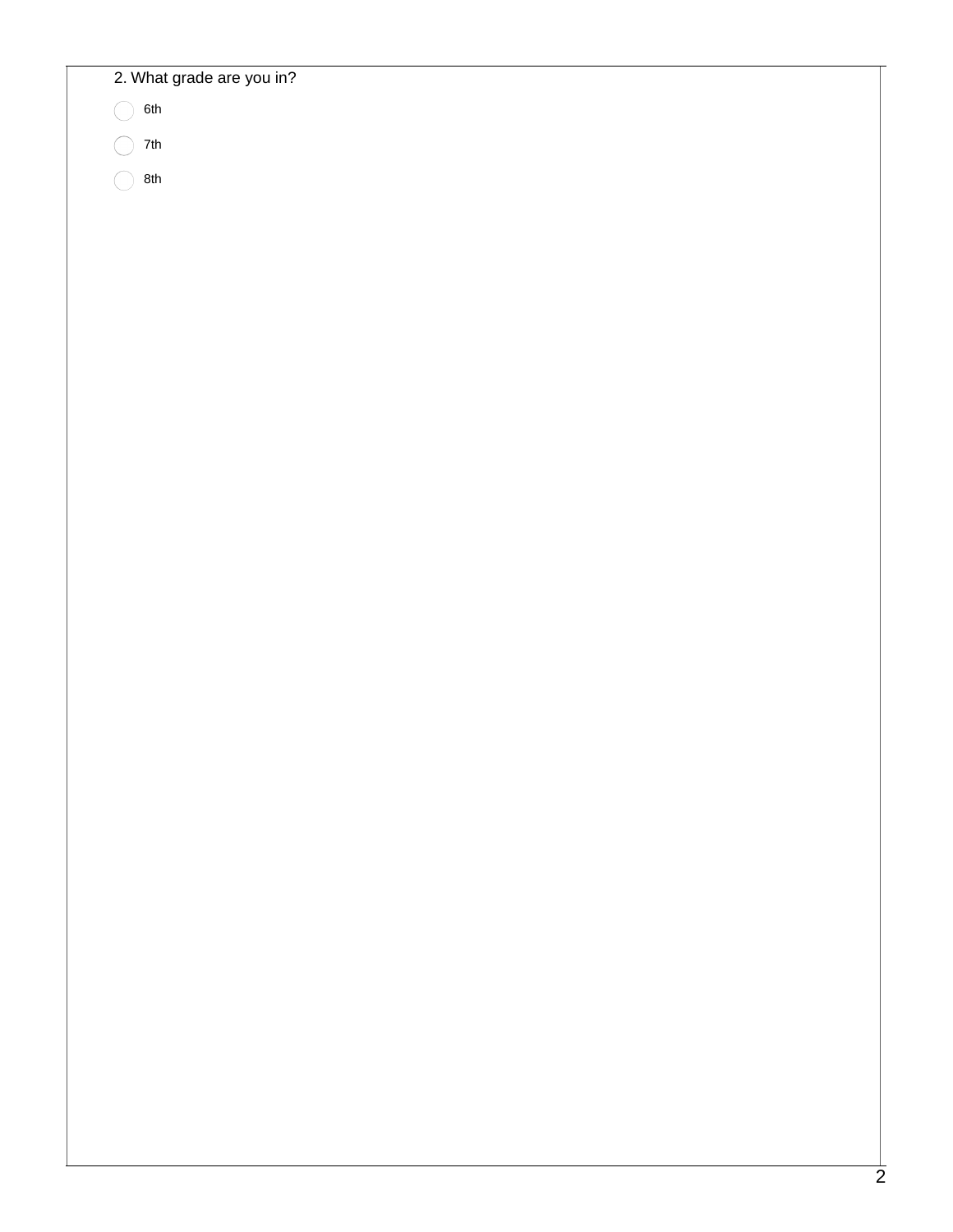## 3. Do you agree or disagree that...

|                                                                                                                   | <b>Strongly Agree</b> | Agree | <b>Disagree</b> | <b>Strongly Disagree</b> |
|-------------------------------------------------------------------------------------------------------------------|-----------------------|-------|-----------------|--------------------------|
| I feel welcome and<br>accepted at this school.                                                                    |                       |       |                 |                          |
| I generally feel safe at<br>my school.                                                                            |                       |       |                 |                          |
| There is at least one<br>adult at school who<br>really cares about me.                                            |                       |       |                 |                          |
| There is at least one<br>adult who knows me<br>well enough that I might<br>ask them to help me<br>make decisions. |                       |       |                 |                          |

## 4. Do you agree or disagree that...

|                                                                                                                  | <b>Strongly Agree</b> | Agree | <b>Disagree</b> | <b>Strongly Disagree</b> |
|------------------------------------------------------------------------------------------------------------------|-----------------------|-------|-----------------|--------------------------|
| My thinking has grown<br>or changed as a result of<br>new learning.                                              |                       |       |                 |                          |
| In general, I receive<br>personal feedback from<br>my teachers on how I<br>can improve my school<br>performance. |                       |       |                 |                          |
| My teachers believe I<br>can learn.                                                                              |                       |       |                 |                          |

## 5. Early release has allowed me to be better prepared for my classes.

| Strongly agree    |
|-------------------|
| Agree             |
| Disagree          |
| Strongly disagree |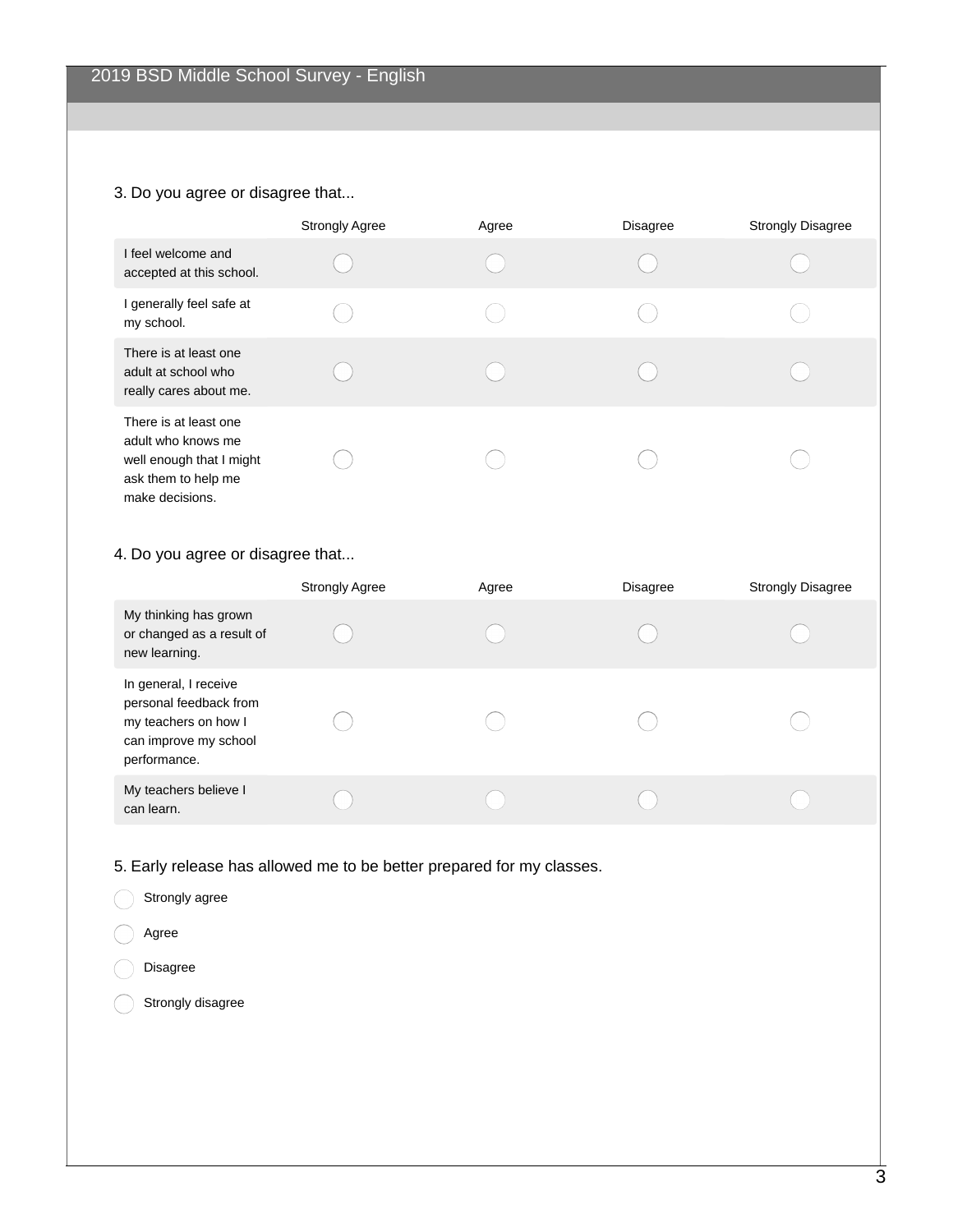| 6. How do you use the Wednesday Early Release time? (Mark all that apply.) |  |
|----------------------------------------------------------------------------|--|
| Homework                                                                   |  |
| Making up missed or late assignments                                       |  |
| Down time                                                                  |  |
| Other (please specify)                                                     |  |
|                                                                            |  |
|                                                                            |  |
| 7. Do you agree or disagree that                                           |  |

|                                                                            | <b>Strongly Agree</b> | Agree | Disagree | <b>Strongly Disagree</b> | I don't know |  |
|----------------------------------------------------------------------------|-----------------------|-------|----------|--------------------------|--------------|--|
| My teachers set high<br>expectations for me.                               |                       |       |          |                          |              |  |
| My teachers expect me<br>to attend college.                                |                       |       |          |                          |              |  |
| 8. How often do you participate in classroom circles or community circles? |                       |       |          |                          |              |  |
| 4 or more times a week                                                     |                       |       |          |                          |              |  |
| 1-3 times a week                                                           |                       |       |          |                          |              |  |
| 2-3 times a month                                                          |                       |       |          |                          |              |  |
| 1 time a month                                                             |                       |       |          |                          |              |  |
| Less than 1 time a month                                                   |                       |       |          |                          |              |  |
| Never                                                                      |                       |       |          |                          |              |  |
| do not know what classroom circles are                                     |                       |       |          |                          |              |  |
|                                                                            |                       |       |          |                          |              |  |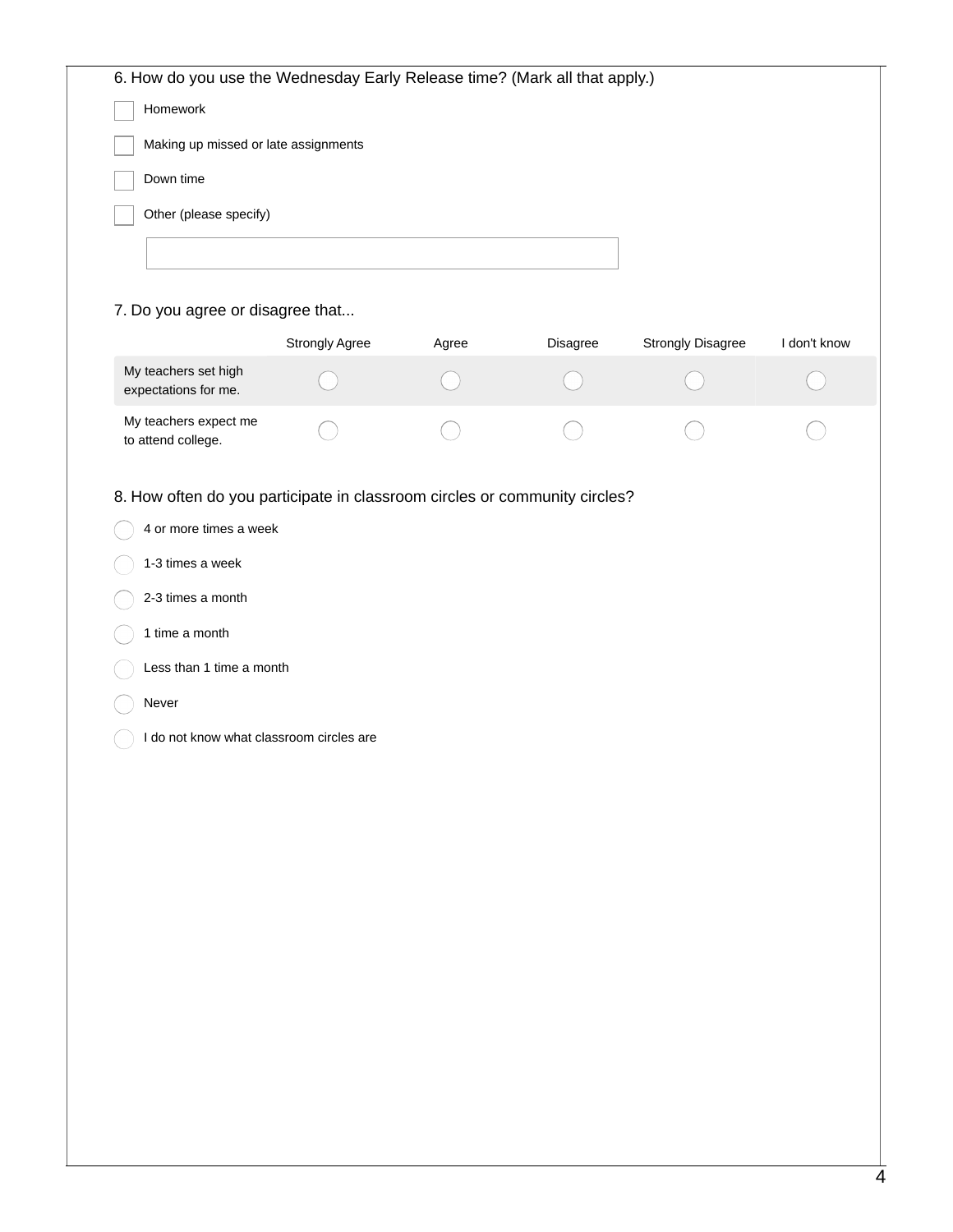# 2019 BSD Middle School Survey - English

## Classroom Circles

9. Classroom circles help me feel more connected to my classroom community.

Always

Sometimes

- Rarely
- Never
- $\bigcirc$  I do not participate in classroom circles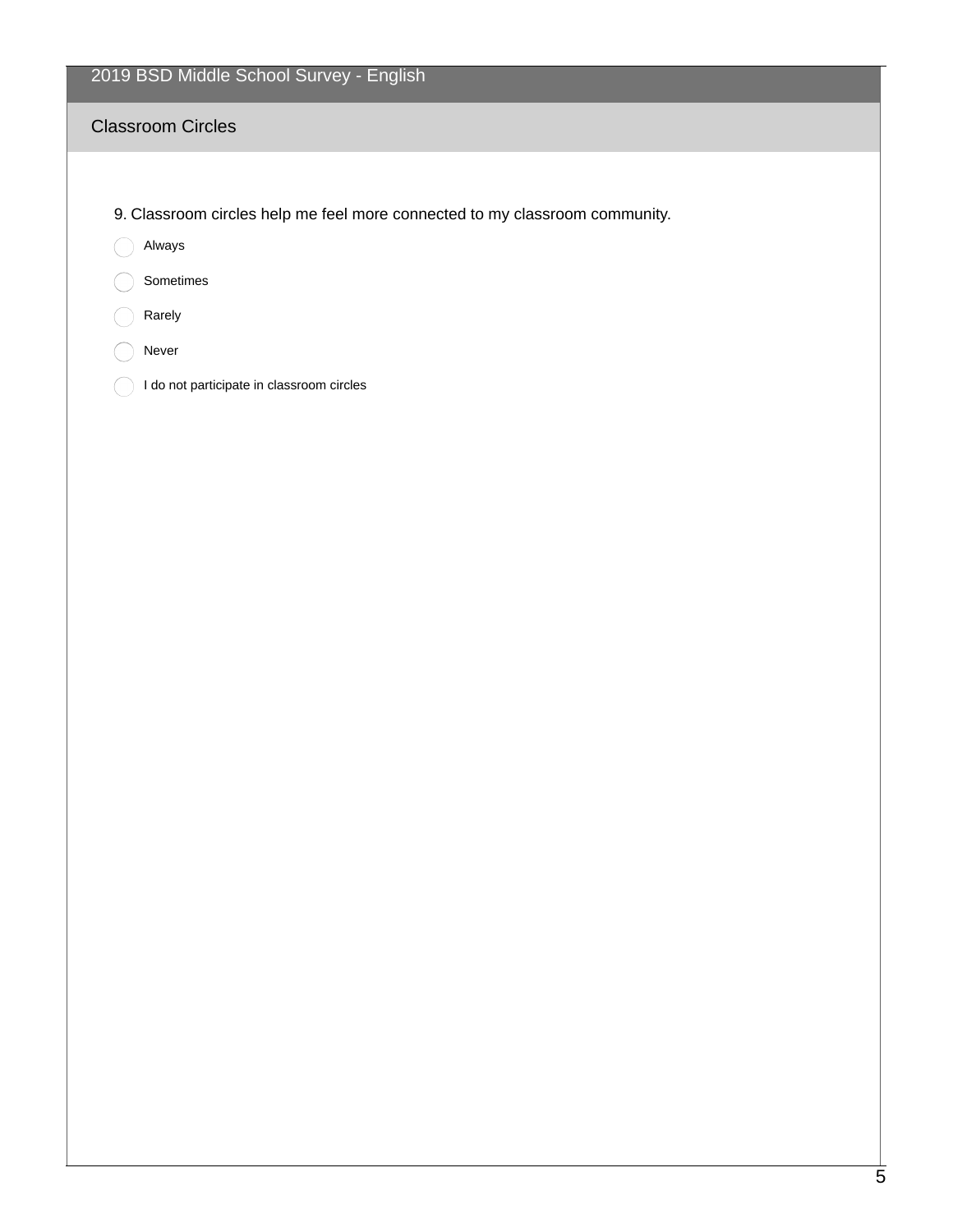| 2019 BSD Middle School Survey - English                                       |
|-------------------------------------------------------------------------------|
|                                                                               |
|                                                                               |
| 10. Do you read at home? (Think about assigned readings and choice readings.) |
| Every night                                                                   |
| Most nights                                                                   |
| Some nights                                                                   |
| Rarely                                                                        |
| Never                                                                         |
| 11. Are you given time to read books of your choice at school?                |
| Every day                                                                     |
| Most days                                                                     |
| Some days                                                                     |
| Rarely                                                                        |
| Never                                                                         |
|                                                                               |
| 12. Are you currently enrolled in an AVID elective?                           |
| Yes                                                                           |
| No                                                                            |
| I don't know                                                                  |
| * 13. Which Fine Arts class(es) are you currently enrolled in?                |
| I am not currently taking any of these classes                                |
| <b>Band</b>                                                                   |
| Choir                                                                         |
| Drama                                                                         |
| <b>Visual Art</b>                                                             |
| Other Fine Arts class                                                         |
|                                                                               |
|                                                                               |
|                                                                               |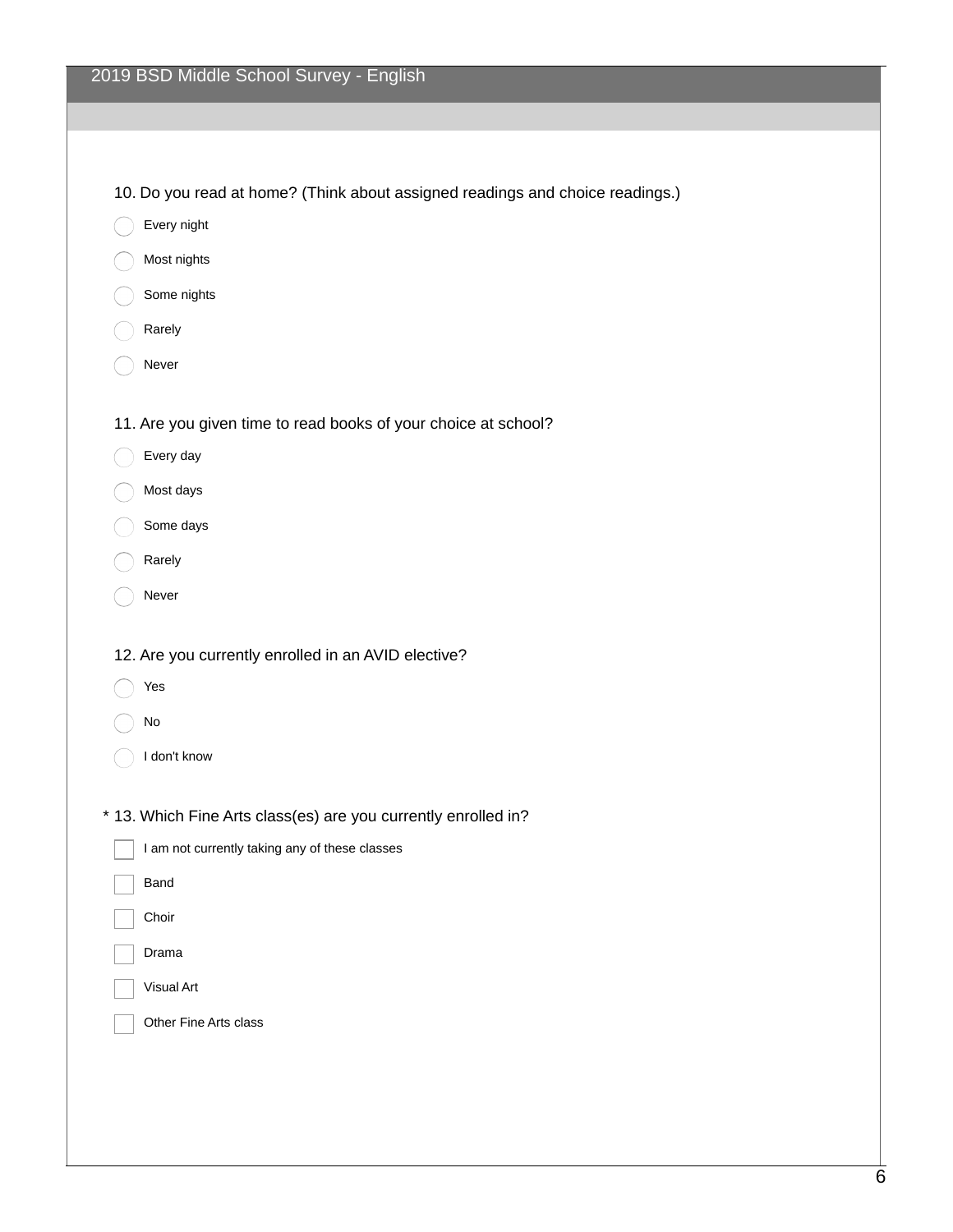### Fine Arts

## **Fine Arts: Band, choir, drama, Visual Arts, and other Fine Arts classes.**

#### 14. Please answer the following questions about your Fine Arts class.

|                                                                                                                                    | <b>Strongly Agree</b> | Agree | <b>Disagree</b> | <b>Strongly Disagree</b> |
|------------------------------------------------------------------------------------------------------------------------------------|-----------------------|-------|-----------------|--------------------------|
| It is easy for me to<br>schedule my visual<br>and/or performing arts<br>classes and still meet<br>my other school<br>requirements. |                       |       |                 |                          |
| The skills I learn in my<br>Fine Arts class(es) help<br>me do better in other<br>areas of school and life.                         |                       |       |                 |                          |
| My Fine Arts class(es)<br>help me feel more<br>connected to my school<br>community.                                                |                       |       |                 |                          |

15. What do you like most about your Fine Arts class(es)?

16. What would you like to change about your Fine Arts class?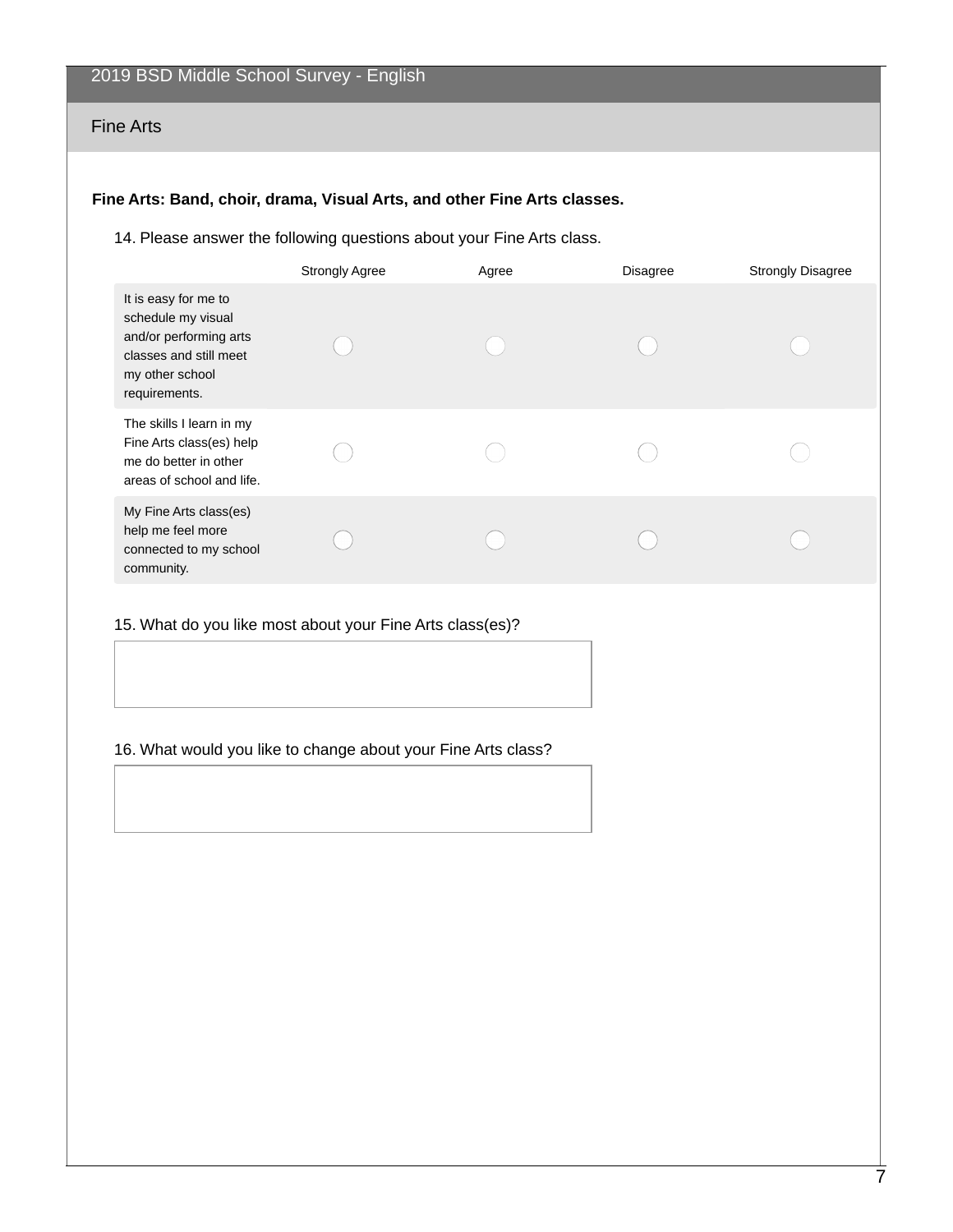# Humanities

| 17. Please answer the following questions about your current Humanities class.                                                                                                                                                                        |        |                                        |                     |                                      |       |  |  |
|-------------------------------------------------------------------------------------------------------------------------------------------------------------------------------------------------------------------------------------------------------|--------|----------------------------------------|---------------------|--------------------------------------|-------|--|--|
|                                                                                                                                                                                                                                                       | Always | Usually                                | About half the time | Rarely                               | Never |  |  |
| We learn about a wide<br>variety of diverse<br>cultures (different<br>people, communities,<br>and ways of life).                                                                                                                                      |        |                                        |                     |                                      |       |  |  |
| When we learn about a<br>new topic, we look at it<br>from different<br>perspectives and points<br>of view (ex. different<br>races, gender, social<br>classes, etc.)                                                                                   |        |                                        |                     |                                      |       |  |  |
| We connect what we are<br>studying to current<br>events and/or real-world<br>issues.                                                                                                                                                                  |        |                                        |                     |                                      |       |  |  |
| I think what we are<br>learning is important to<br>my life outside of school.                                                                                                                                                                         |        |                                        |                     |                                      |       |  |  |
| 18. In a typical month in Humanities, how much of your learning time is student-led?<br>Student-led activities: Group work, Socratic Seminar, philosophical chairs, fishbowl, debate, etc.<br>Teacher-led activities: lectures or presentations, etc. |        |                                        |                     |                                      |       |  |  |
|                                                                                                                                                                                                                                                       |        |                                        |                     |                                      |       |  |  |
| 0% Student-led (100%<br>Teacher-led)                                                                                                                                                                                                                  |        | 50% Teacher-led and 50%<br>Student-led |                     | 100% Student-led (0%<br>Teacher-led) |       |  |  |
|                                                                                                                                                                                                                                                       |        |                                        |                     |                                      |       |  |  |
|                                                                                                                                                                                                                                                       |        |                                        |                     |                                      |       |  |  |

17. Please answer the following questions about your current Humanities class.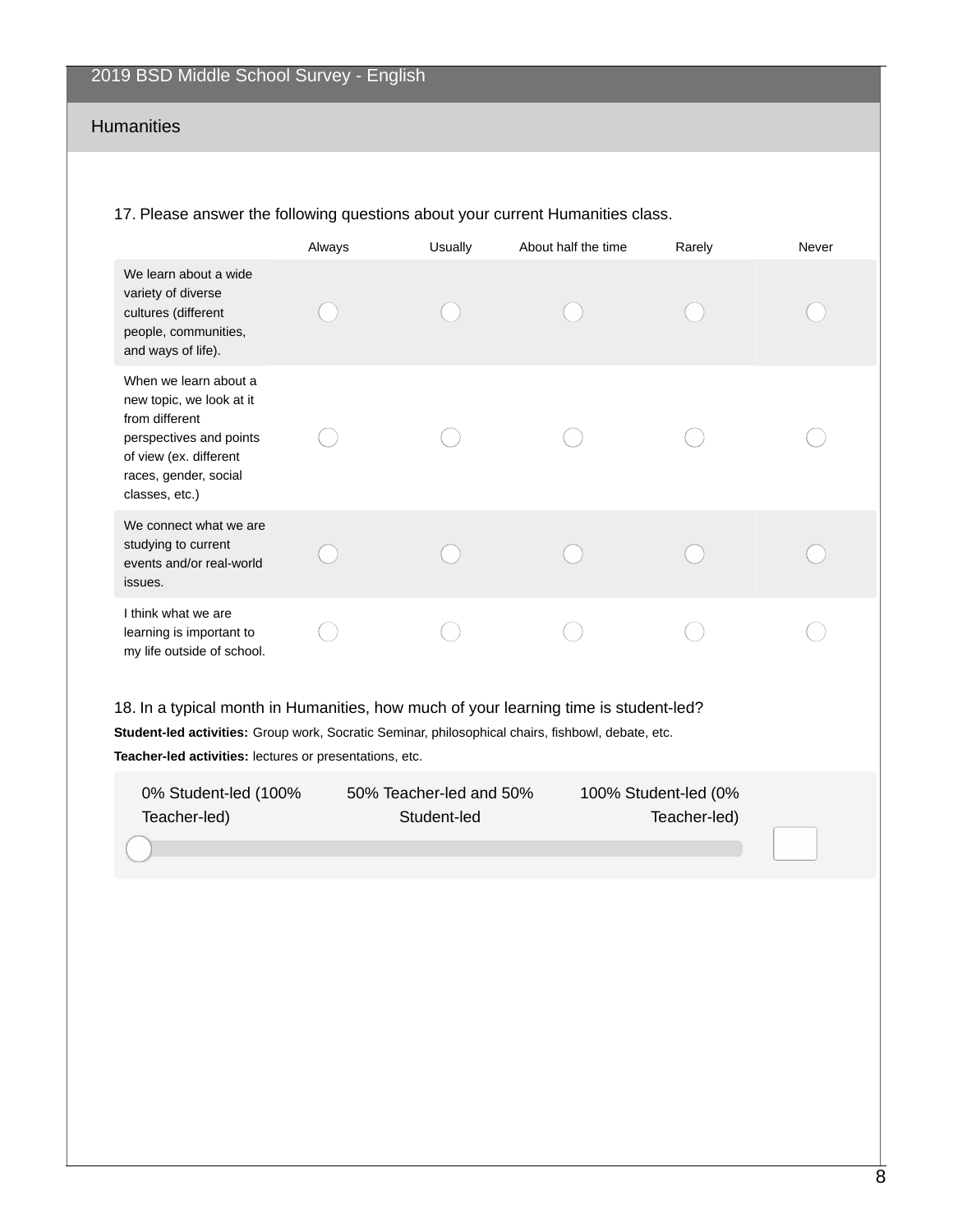### Daily (every class) At least weekly (1-3 times At least monthly (about 2- Rarely or Never (once a per week) 3 times per month) month or less) **Knowing and understanding** People, places, and events in history (who, what, where, when, etc.). **Investigating** Research questions and research skills for investigating different topics. **Communicating** Organize and communicate what you've learned using different tools, technology, and presentation types. **Thinking critically** Analyze different sources of information and different perspectives and points of view to make arguments or claims. 19. How often do you engage in the following types of learning in your Humanities class?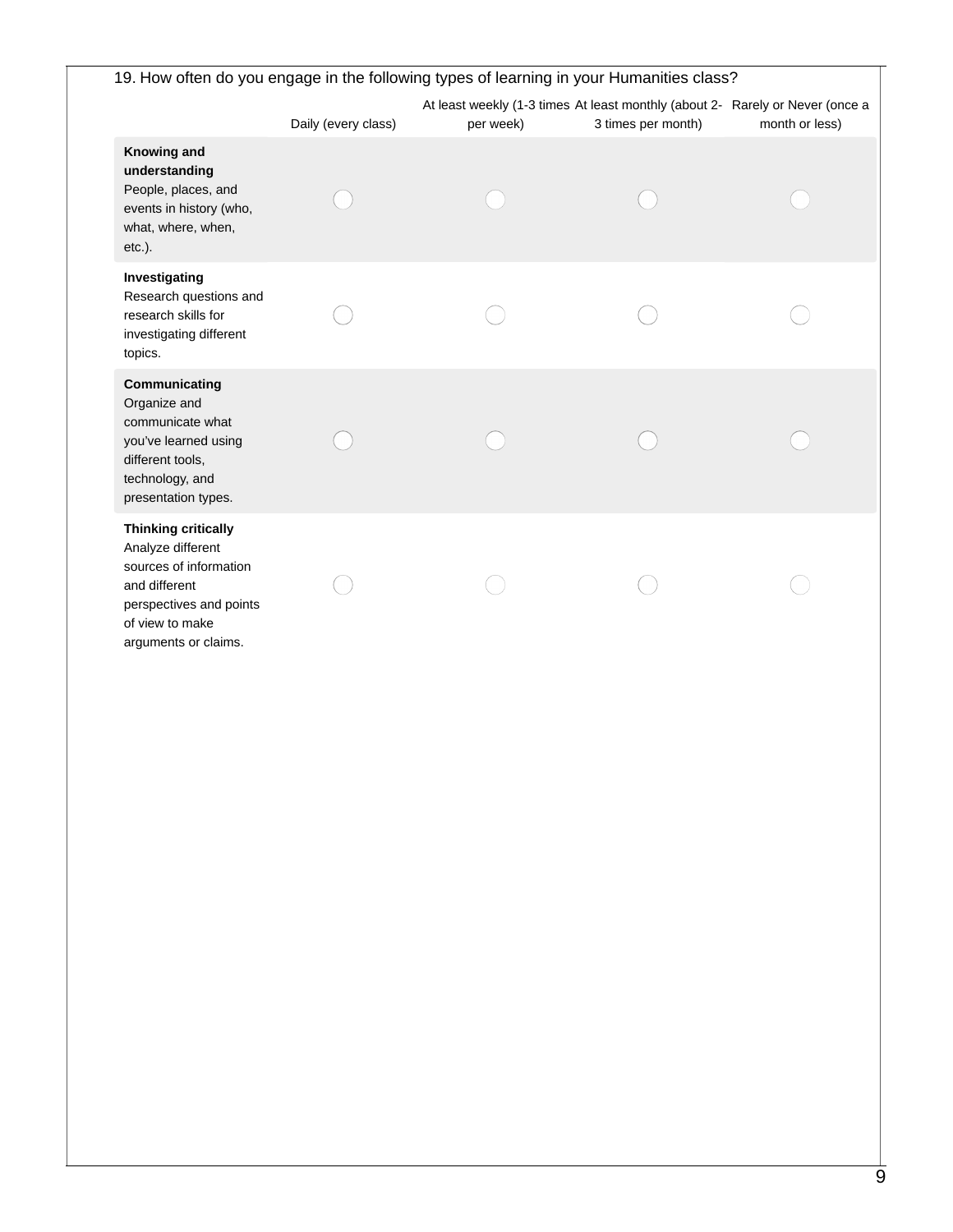| 20. How often do you learn about the following subjects in your Humanities class?                                                                                                             |                     |                   |                                                                                                    |                |  |
|-----------------------------------------------------------------------------------------------------------------------------------------------------------------------------------------------|---------------------|-------------------|----------------------------------------------------------------------------------------------------|----------------|--|
|                                                                                                                                                                                               | Daily (every class) | 3 times per week) | At least weekly (about 2- At least monthly (about 2- Rarely or Never (once a<br>3 times per month) | month or less) |  |
| <b>Civics and</b><br>Government<br>Studying governments,<br>laws, constitutions, the<br>role of citizens, and<br>historical documents.                                                        |                     |                   |                                                                                                    |                |  |
| <b>Economics and/or</b><br><b>Financial Literacy</b><br>Studying trade, jobs,<br>prices, money systems,<br>and businesses.                                                                    |                     |                   |                                                                                                    |                |  |
| <b>Multicultural Studies</b><br>Studying different<br>people, cultures,<br>products, events, and<br>ideas from different<br>races, ethnicities,<br>genders, classes, and<br>religious groups. |                     |                   |                                                                                                    |                |  |
| Geography<br>Studying maps, graphs,<br>migration, places, and<br>regions                                                                                                                      |                     |                   |                                                                                                    |                |  |
| <b>History (Knowledge</b><br>and Thinking)<br>Learning about US and<br>world events, people,<br>places, and history.                                                                          |                     |                   |                                                                                                    |                |  |
| 21. What do you like most about your Humanities class?                                                                                                                                        |                     |                   |                                                                                                    |                |  |

22. What would you like to change about your Humanities class?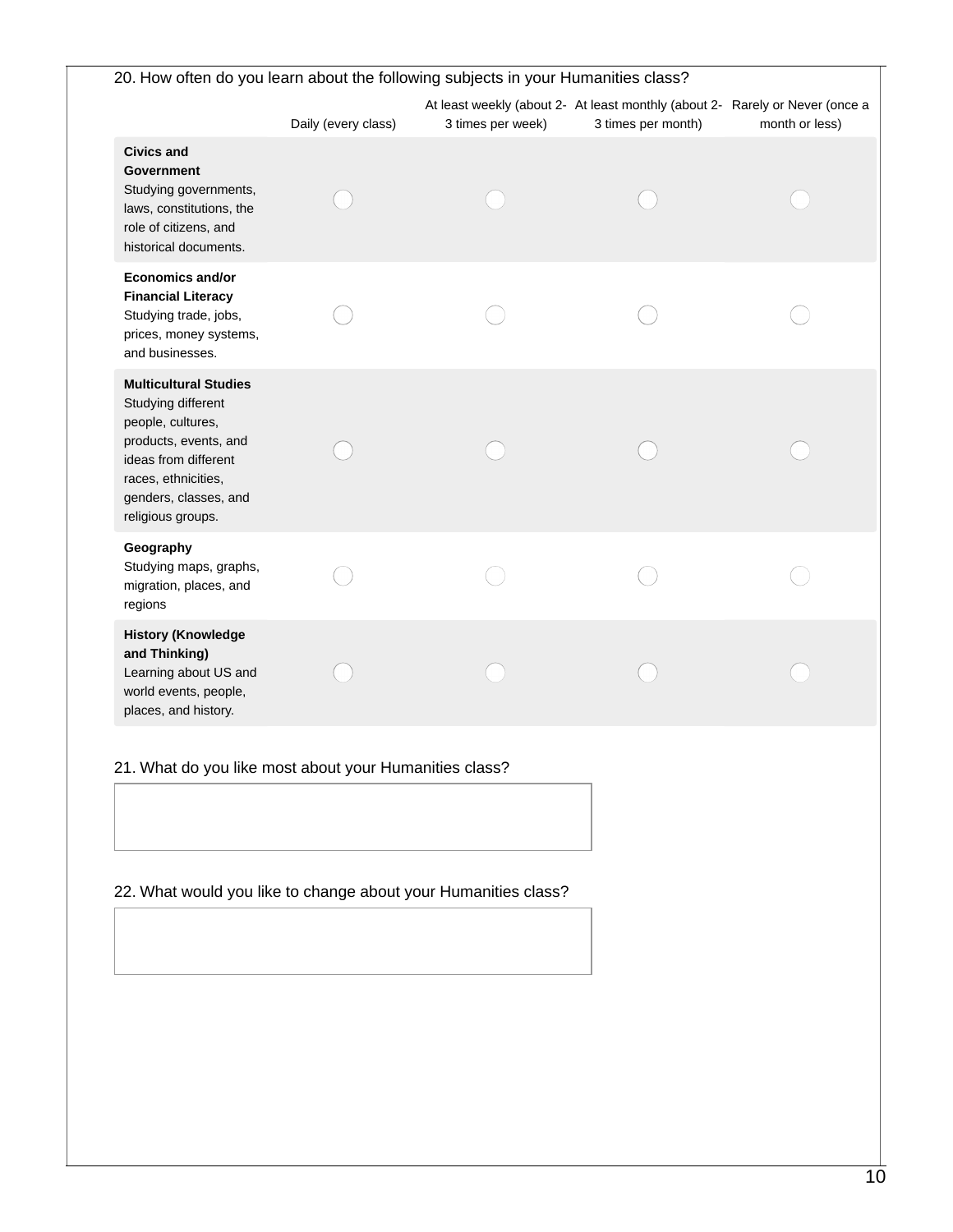## 23. **Staff members** here treat all students nicely and with respect, no matter...

|                                              | <b>Strongly Agree</b> | Agree | <b>Disagree</b> | <b>Strongly Disagree</b> |
|----------------------------------------------|-----------------------|-------|-----------------|--------------------------|
| Their race or language                       |                       |       |                 |                          |
| Whether their parents<br>are rich or poor    |                       |       |                 |                          |
| Their religion                               |                       |       |                 |                          |
| Their level of physical or<br>mental ability |                       |       |                 |                          |
| Their gender identity                        |                       |       |                 |                          |
| Their sexual orientation                     |                       |       |                 |                          |

## 24. **Students** here treat all students nicely and with respect, no matter...

|                                              | <b>Strongly Agree</b> | Agree | <b>Disagree</b> | <b>Strongly Disagree</b> |
|----------------------------------------------|-----------------------|-------|-----------------|--------------------------|
| Their race or language                       |                       |       |                 |                          |
| Whether their parents<br>are rich or poor    |                       |       |                 |                          |
| Their religion                               |                       |       |                 |                          |
| Their level of physical or<br>mental ability |                       |       |                 |                          |
| Their gender identity                        |                       |       |                 |                          |
| Their sexual orientation                     |                       |       |                 |                          |

#### 25. My school is clean and neat...

|                  | <b>Strongly Agree</b> | Agree | Disagree | <b>Strongly Disagree</b> |
|------------------|-----------------------|-------|----------|--------------------------|
| In general       |                       |       |          |                          |
| In the bathrooms |                       |       |          |                          |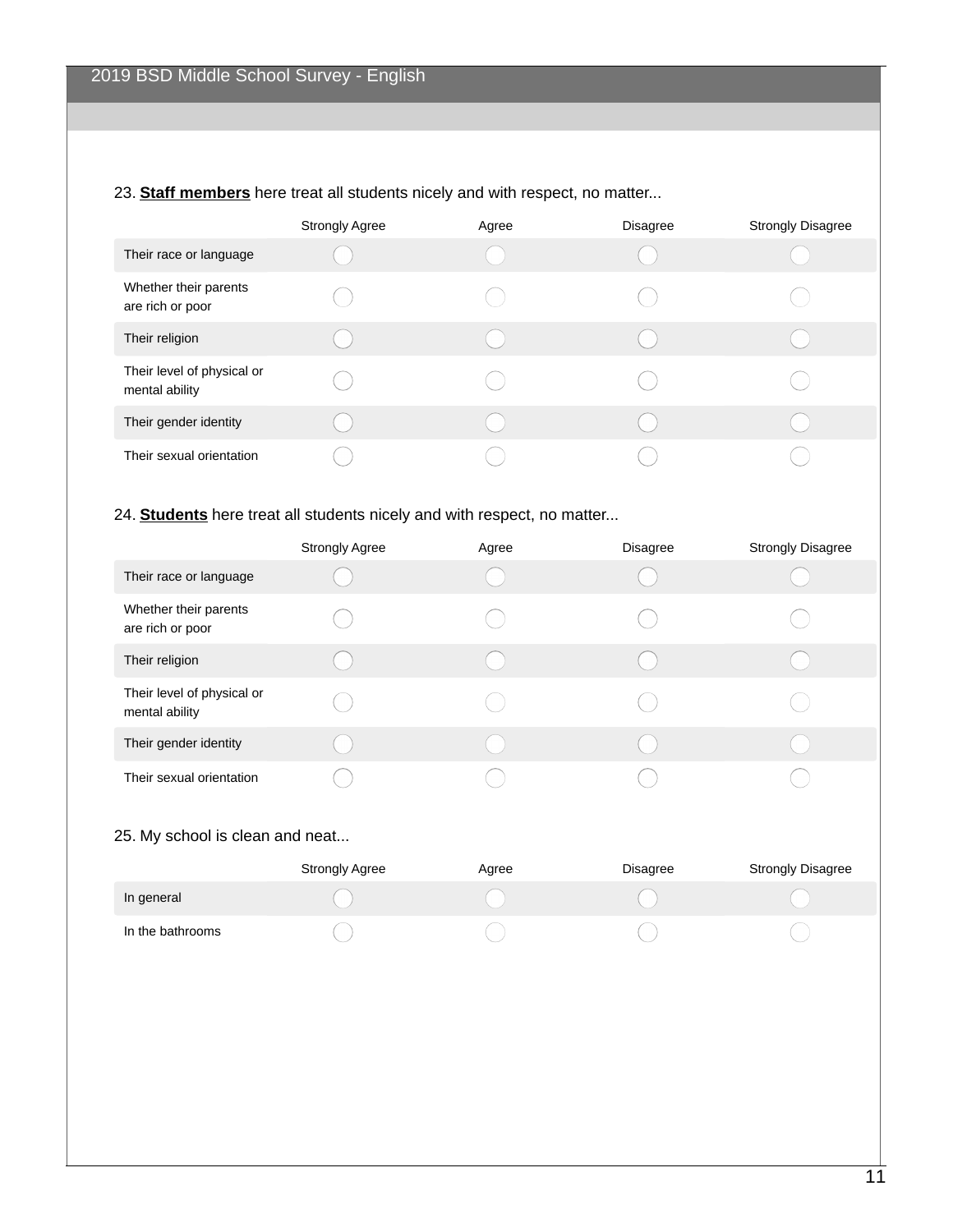## Bullying in School

One reason students sometimes don't feel safe is that they get bullied by other students. Please answer these three questions so that we can understand if bullying happens and how often it happens.

Bullying is unwanted, aggressive behavior among students that involves a real or perceived power imbalance. The behavior is repeated, or could be repeated, over time. Bullying includes actions such as making threats, spreading rumors, attacking someone physically or verbally, and excluding someone from a group on purpose.

*Adapted from StopBullying.gov* https://www.stopbullying.gov/what-is-bullying/definition/

26. I have been bullied at school this year.

- A lot
- A little
- Not at all

27. I have been bullied on the way to or from school this year.

- A lot
- A little
- Not at all

28. I have been bullied online (for example on Twitter, Reddit, Instagram, or gaming, etc.) this year.

- A lot
- A little
- Not at all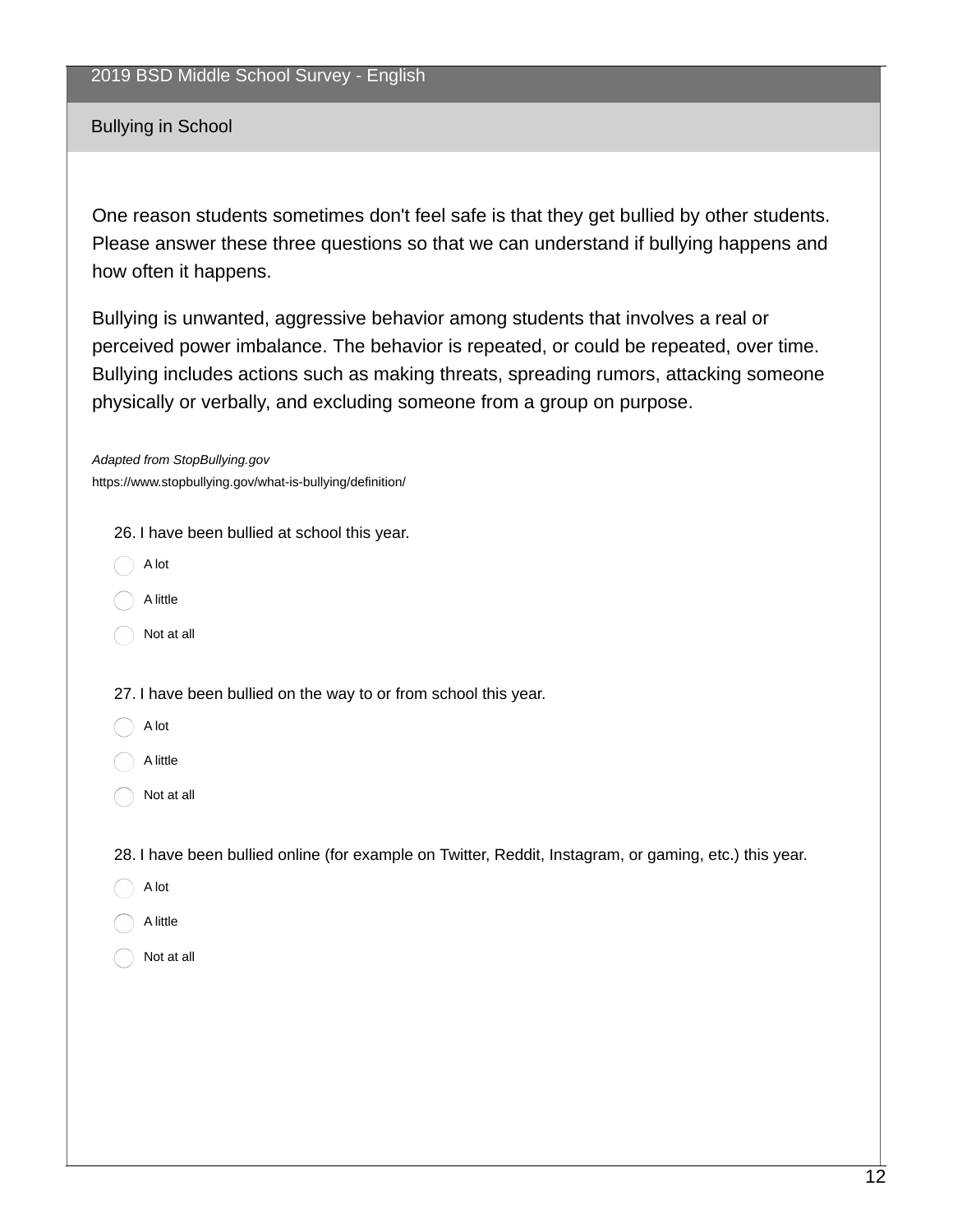| Technology<br>29. My school has the necessary technology available to support my learning.<br><b>Strongly Agree</b><br>Agree<br>Disagree<br><b>Strongly Disagree</b><br>30. How are you able to access the internet outside of school, whether you are on a computer,<br>chromebook, tablet, or phone? Please check all that apply.<br>Internet connection at home (not including a mobile phone)<br>Mobile phone/ Hot spot<br>Public library<br>Coffee shops/restaurants (Starbucks, McDonald's, etc.)<br>Friends' houses<br>I am not able to access the internet outside of school<br>Other (please specify)<br>31. How often do you receive homework assignments that require internet access?<br>Daily<br>Weekly<br>Monthly<br>Less than monthly<br>Never | 2019 BSD Middle School Survey - English |
|---------------------------------------------------------------------------------------------------------------------------------------------------------------------------------------------------------------------------------------------------------------------------------------------------------------------------------------------------------------------------------------------------------------------------------------------------------------------------------------------------------------------------------------------------------------------------------------------------------------------------------------------------------------------------------------------------------------------------------------------------------------|-----------------------------------------|
|                                                                                                                                                                                                                                                                                                                                                                                                                                                                                                                                                                                                                                                                                                                                                               |                                         |
|                                                                                                                                                                                                                                                                                                                                                                                                                                                                                                                                                                                                                                                                                                                                                               |                                         |
|                                                                                                                                                                                                                                                                                                                                                                                                                                                                                                                                                                                                                                                                                                                                                               |                                         |
|                                                                                                                                                                                                                                                                                                                                                                                                                                                                                                                                                                                                                                                                                                                                                               |                                         |
|                                                                                                                                                                                                                                                                                                                                                                                                                                                                                                                                                                                                                                                                                                                                                               |                                         |
|                                                                                                                                                                                                                                                                                                                                                                                                                                                                                                                                                                                                                                                                                                                                                               |                                         |
|                                                                                                                                                                                                                                                                                                                                                                                                                                                                                                                                                                                                                                                                                                                                                               |                                         |
|                                                                                                                                                                                                                                                                                                                                                                                                                                                                                                                                                                                                                                                                                                                                                               |                                         |
|                                                                                                                                                                                                                                                                                                                                                                                                                                                                                                                                                                                                                                                                                                                                                               |                                         |
|                                                                                                                                                                                                                                                                                                                                                                                                                                                                                                                                                                                                                                                                                                                                                               |                                         |
|                                                                                                                                                                                                                                                                                                                                                                                                                                                                                                                                                                                                                                                                                                                                                               |                                         |
|                                                                                                                                                                                                                                                                                                                                                                                                                                                                                                                                                                                                                                                                                                                                                               |                                         |
|                                                                                                                                                                                                                                                                                                                                                                                                                                                                                                                                                                                                                                                                                                                                                               |                                         |
|                                                                                                                                                                                                                                                                                                                                                                                                                                                                                                                                                                                                                                                                                                                                                               |                                         |
|                                                                                                                                                                                                                                                                                                                                                                                                                                                                                                                                                                                                                                                                                                                                                               |                                         |
|                                                                                                                                                                                                                                                                                                                                                                                                                                                                                                                                                                                                                                                                                                                                                               |                                         |
|                                                                                                                                                                                                                                                                                                                                                                                                                                                                                                                                                                                                                                                                                                                                                               |                                         |
|                                                                                                                                                                                                                                                                                                                                                                                                                                                                                                                                                                                                                                                                                                                                                               |                                         |
|                                                                                                                                                                                                                                                                                                                                                                                                                                                                                                                                                                                                                                                                                                                                                               |                                         |
|                                                                                                                                                                                                                                                                                                                                                                                                                                                                                                                                                                                                                                                                                                                                                               |                                         |
|                                                                                                                                                                                                                                                                                                                                                                                                                                                                                                                                                                                                                                                                                                                                                               |                                         |
|                                                                                                                                                                                                                                                                                                                                                                                                                                                                                                                                                                                                                                                                                                                                                               |                                         |
|                                                                                                                                                                                                                                                                                                                                                                                                                                                                                                                                                                                                                                                                                                                                                               |                                         |
|                                                                                                                                                                                                                                                                                                                                                                                                                                                                                                                                                                                                                                                                                                                                                               |                                         |
|                                                                                                                                                                                                                                                                                                                                                                                                                                                                                                                                                                                                                                                                                                                                                               |                                         |
|                                                                                                                                                                                                                                                                                                                                                                                                                                                                                                                                                                                                                                                                                                                                                               |                                         |
|                                                                                                                                                                                                                                                                                                                                                                                                                                                                                                                                                                                                                                                                                                                                                               |                                         |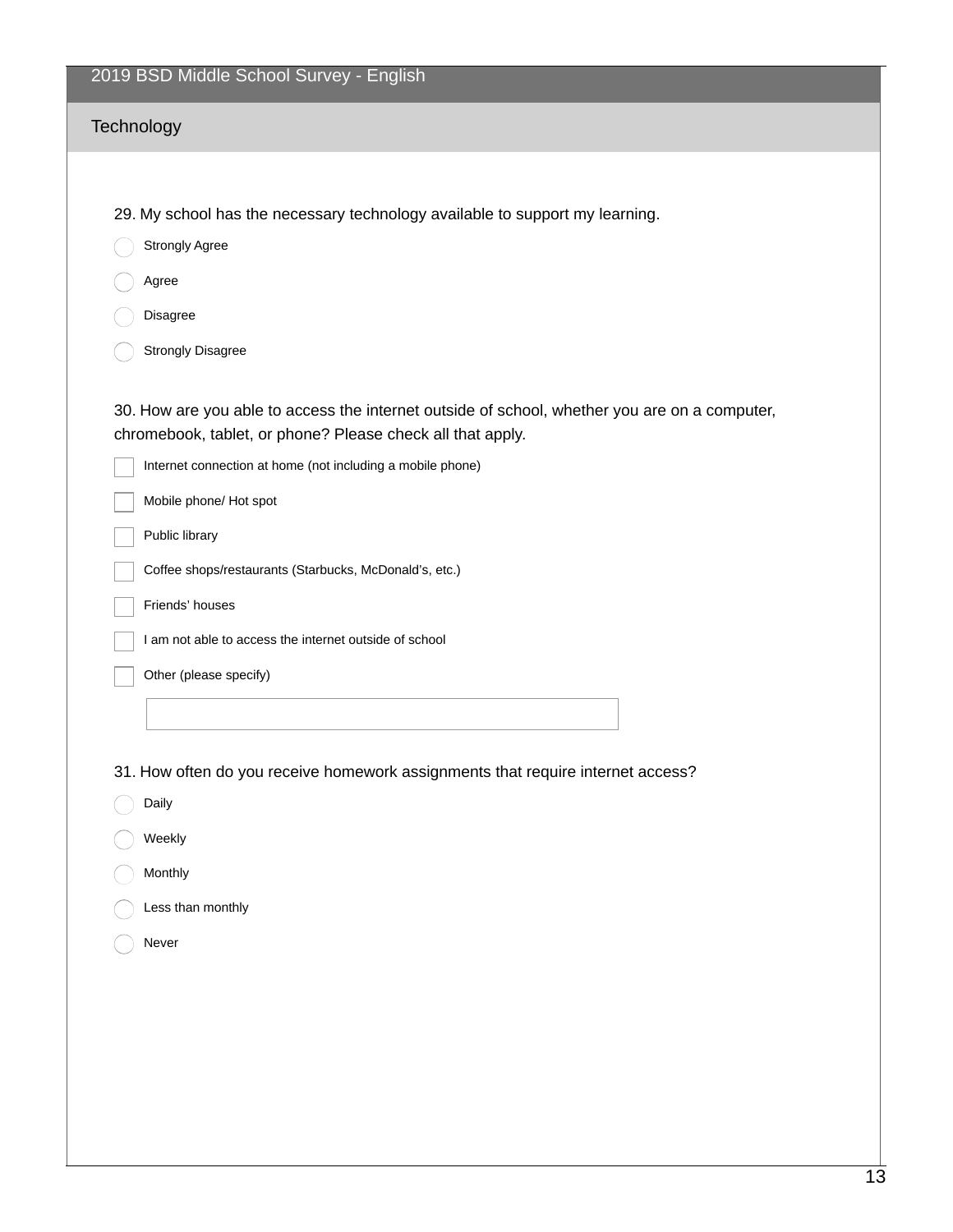| 32. How often are you unable to complete homework assignments because you cannot access the<br>internet? |
|----------------------------------------------------------------------------------------------------------|
| Daily                                                                                                    |
| Weekly                                                                                                   |
| Monthly                                                                                                  |
| Less than monthly                                                                                        |
| Never                                                                                                    |
|                                                                                                          |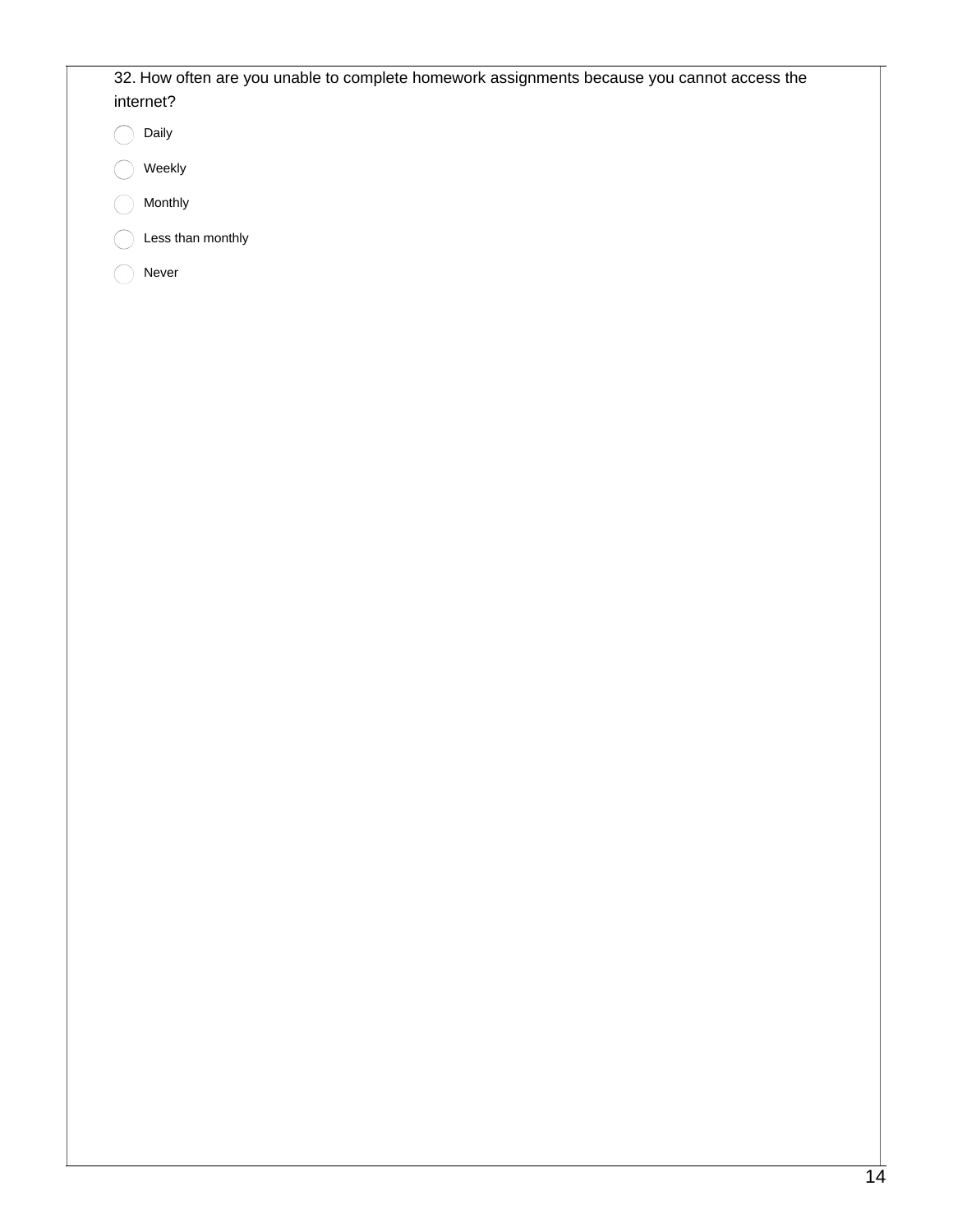| 2019 BSD Middle School Survey - English                                          |                                                                 |
|----------------------------------------------------------------------------------|-----------------------------------------------------------------|
|                                                                                  |                                                                 |
|                                                                                  |                                                                 |
| 33. I am involved in the following after school activities (mark all that apply) |                                                                 |
| Volunteering or Service Learning                                                 | I have participated in athletics that were not school sponsored |
| Student Leadership                                                               | Other                                                           |
| Before or after school clubs (homework club, games, drama,<br>soccer, etc.)      | None of these                                                   |
| 34. In the first year after high school, I plan to (mark all that apply)         |                                                                 |
| Go to a 2-year college                                                           | Go into the military                                            |
| Go to a 4-year college                                                           | Travel                                                          |
| Work part-time                                                                   | Take some time off                                              |
| Work full-time                                                                   | Volunteer                                                       |
| Get technical/vocational training                                                | None of these                                                   |
|                                                                                  |                                                                 |
|                                                                                  |                                                                 |
|                                                                                  |                                                                 |
|                                                                                  |                                                                 |
|                                                                                  |                                                                 |
|                                                                                  |                                                                 |
|                                                                                  |                                                                 |
|                                                                                  |                                                                 |
|                                                                                  |                                                                 |
|                                                                                  |                                                                 |
|                                                                                  |                                                                 |
|                                                                                  |                                                                 |
|                                                                                  |                                                                 |
|                                                                                  |                                                                 |
|                                                                                  |                                                                 |
|                                                                                  |                                                                 |
|                                                                                  |                                                                 |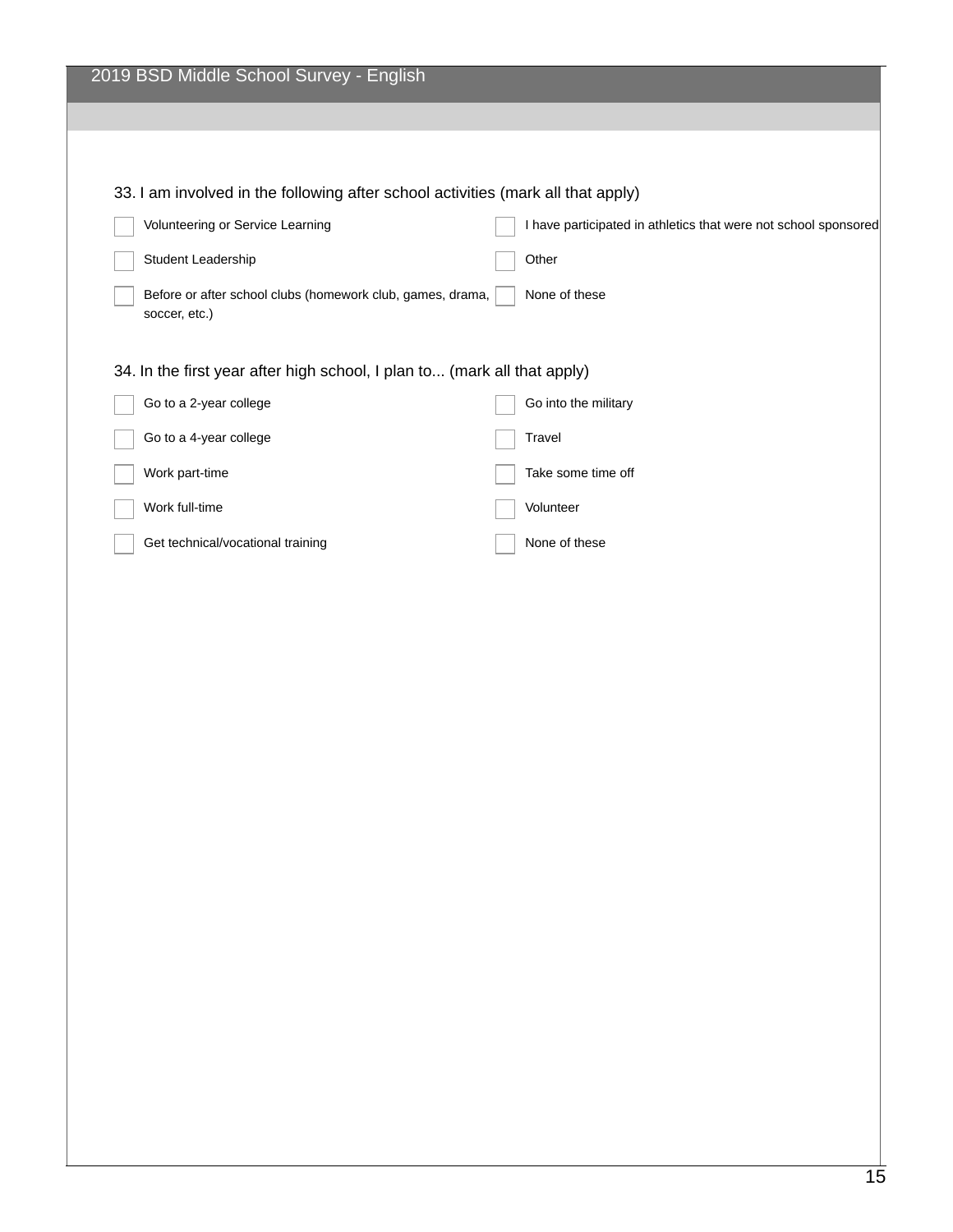35. Overall, this is the grade I would give my school:

 $\bigcirc$  A

 $\bigcirc$  B

- $\bigcirc$  c
- $\bigcirc$  D
- $\bigcirc$  F

36. What do you like about your school? (optional)

37. What would you like to change about your school? (optional)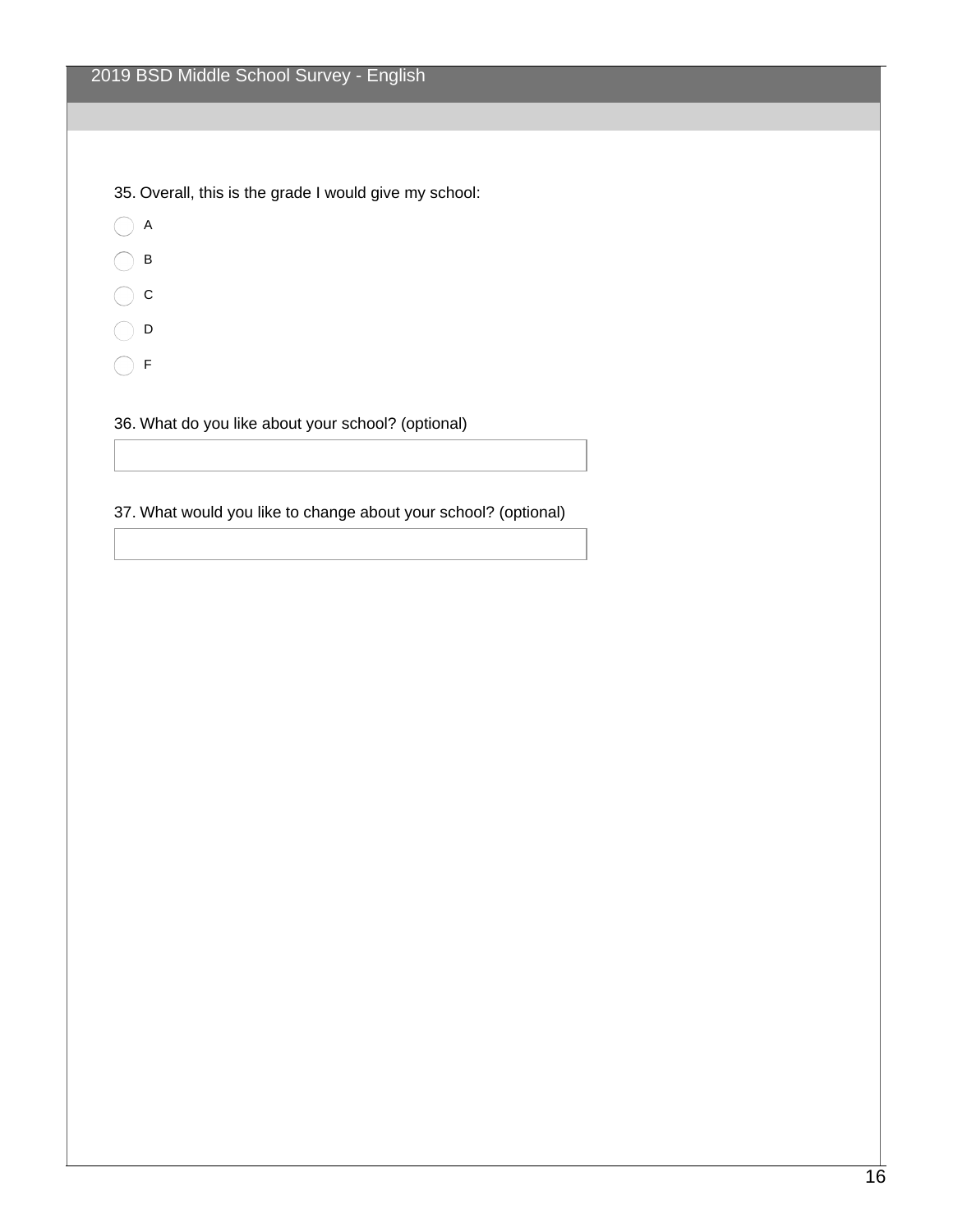| <b>Optional Demographics Questions</b>                                                                                                                                                           |
|--------------------------------------------------------------------------------------------------------------------------------------------------------------------------------------------------|
| These demographic questions help BSD staff ensure that all students are treated fairly and with<br>respect. We realize that these questions may seem personal in nature. If you would rather not |

**would** rather not **answer any of the demographic questions, please click "Next" at the bottom of this page. You may also chose to opt out of individual questions either by not answering or choosing "Prefer not to say."**

38. (Optional) Are you Hispanic/Latino (Latinx)?

2019 BSD Middle School Survey - English

(Having origins in Cuba, Mexico, Puerto Rico, Central and South America or other Spanish culture.)

Yes

No

Prefer not to say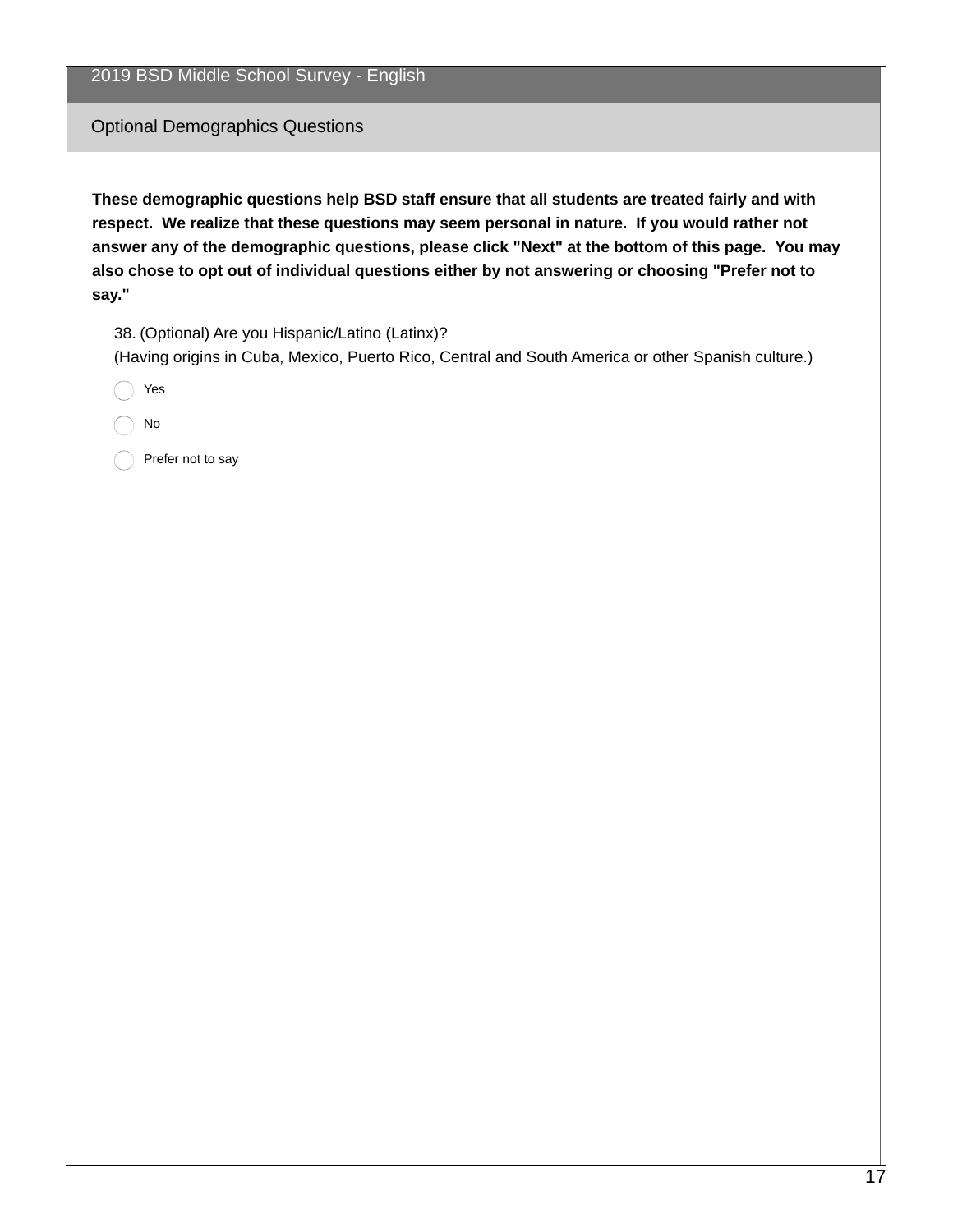|                        | 2019 BSD Middle School Survey - English                                                                                                                                                                                                                                                                                                                                                                  |
|------------------------|----------------------------------------------------------------------------------------------------------------------------------------------------------------------------------------------------------------------------------------------------------------------------------------------------------------------------------------------------------------------------------------------------------|
|                        | <b>Optional Demographics Questions</b>                                                                                                                                                                                                                                                                                                                                                                   |
| say."                  | These demographic questions help BSD staff ensure that all students are treated fairly and with<br>respect. We realize that these questions may seem personal in nature. If you would rather not<br>answer any of the demographic questions, please click "Next" at the bottom of this page. You may<br>also chose to opt out of individual questions either by not answering or choosing "Prefer not to |
|                        | 39. (Optional) How do you identify your race/ethnic background? (Mark all that apply.)                                                                                                                                                                                                                                                                                                                   |
| Asian                  |                                                                                                                                                                                                                                                                                                                                                                                                          |
|                        | Black/African American                                                                                                                                                                                                                                                                                                                                                                                   |
|                        | Native American/Alaska Native                                                                                                                                                                                                                                                                                                                                                                            |
| Pacific Islander       |                                                                                                                                                                                                                                                                                                                                                                                                          |
| White                  |                                                                                                                                                                                                                                                                                                                                                                                                          |
| Prefer not to say      |                                                                                                                                                                                                                                                                                                                                                                                                          |
| Other (please specify) |                                                                                                                                                                                                                                                                                                                                                                                                          |
|                        |                                                                                                                                                                                                                                                                                                                                                                                                          |
|                        |                                                                                                                                                                                                                                                                                                                                                                                                          |
|                        |                                                                                                                                                                                                                                                                                                                                                                                                          |
|                        |                                                                                                                                                                                                                                                                                                                                                                                                          |
|                        |                                                                                                                                                                                                                                                                                                                                                                                                          |
|                        |                                                                                                                                                                                                                                                                                                                                                                                                          |
|                        |                                                                                                                                                                                                                                                                                                                                                                                                          |
|                        |                                                                                                                                                                                                                                                                                                                                                                                                          |
|                        |                                                                                                                                                                                                                                                                                                                                                                                                          |
|                        |                                                                                                                                                                                                                                                                                                                                                                                                          |
|                        |                                                                                                                                                                                                                                                                                                                                                                                                          |
|                        |                                                                                                                                                                                                                                                                                                                                                                                                          |
|                        |                                                                                                                                                                                                                                                                                                                                                                                                          |
|                        |                                                                                                                                                                                                                                                                                                                                                                                                          |
|                        |                                                                                                                                                                                                                                                                                                                                                                                                          |
|                        |                                                                                                                                                                                                                                                                                                                                                                                                          |